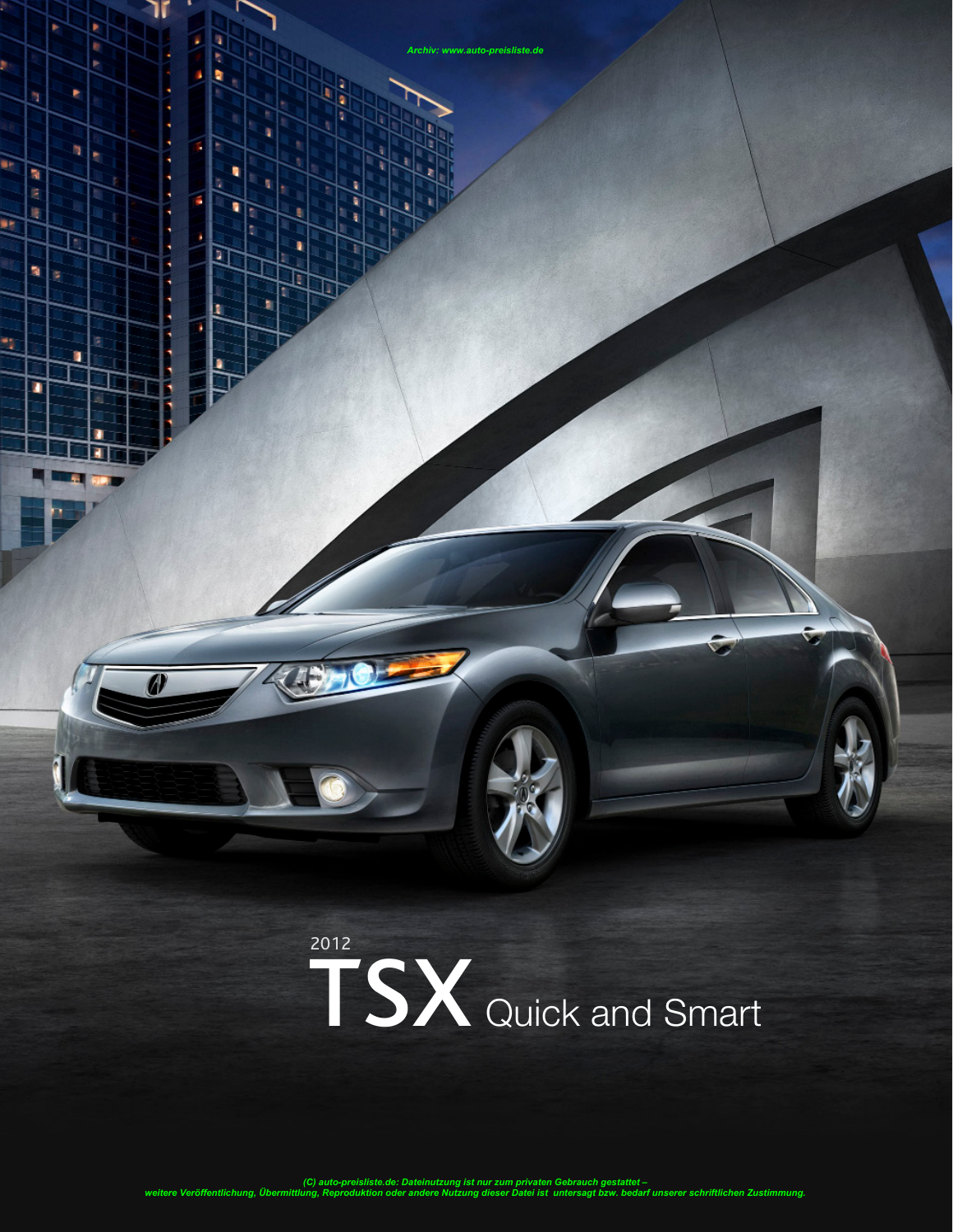| $1 - TSX$                              | Starting at \$30,010 |
|----------------------------------------|----------------------|
| 2 - TSX Special Edition with 5-Spd. AT | Starting at \$31,010 |
| 3 - TSX Special Edition with 6-Spd. MT | Starting at \$31,010 |
| 4 - TSX with Technology Package        | Starting at \$33,110 |
| 5 - TSX V-6                            | Starting at \$35,550 |
| 6 - TSX V-6 with Technology Package    | Starting at \$38,650 |

*Archiv: www.auto-preisliste.de*

### **TECHNOLOGY PACKAGE** INCLUDES (Adding to or replacing standard features):

Acura/ELS<sup>32</sup> Surround® 415-watt, Premium 10-speaker Audio System with 15-gigabyte hard disk drive memory (HDD) media storage, in-dash CD, DVD-Audio, MP3, WMA6 and DTS® player, Dolby®<sup>s</sup> Pro Logic® II, Bluetooth®11 Audio and AM/FM tuner, Song By Voice™

Acura Navigation System<sup>10</sup> with Voice Recognition, rearview camera and Zagat Survey® restaurant ratings and reviews

AcuraLink Real-Time Traffic™ with Traffic Rerouting™13

AcuraLink Real-Time Weather™13

AcuraLink® Satellite Communication System with Automated Appointments™

XM<sup>®</sup> Radio<sup>4</sup> with Note function music reminder

Voice Recognition system for navigation, audio and climate control with steering wheel-mounted controls

Bluetooth®11 HandsFreeLink® phonebook exchange

GPS-linked, solar-sensing temperature control<sup>10</sup>

Metallic finish interior trim

### **TSX Special Edition Features** INCLUDE:

Choice of 5-speed Sequential Sportshift automatic or 6-speed manual

Ebony interior with red stitching

Red gauge and ambient interior illumination

Seating surfaces with perforated black Lux Suede® inserts with red backing

Metal racing pedals

Silver-plated paddle shifters

Black headliner

Polished & gray-finish 5-spoke 17" wheels

Front, side and rear underbody spoilers

"Special Edition" badge on the trunklid

### **TSX V6 Features** INCLUDES (Adding to or replacing standard features):

280-hp, 3.5-liter, VTEC®, V-6

18" split 5-spoke polished alloy wheels

Active Sound Control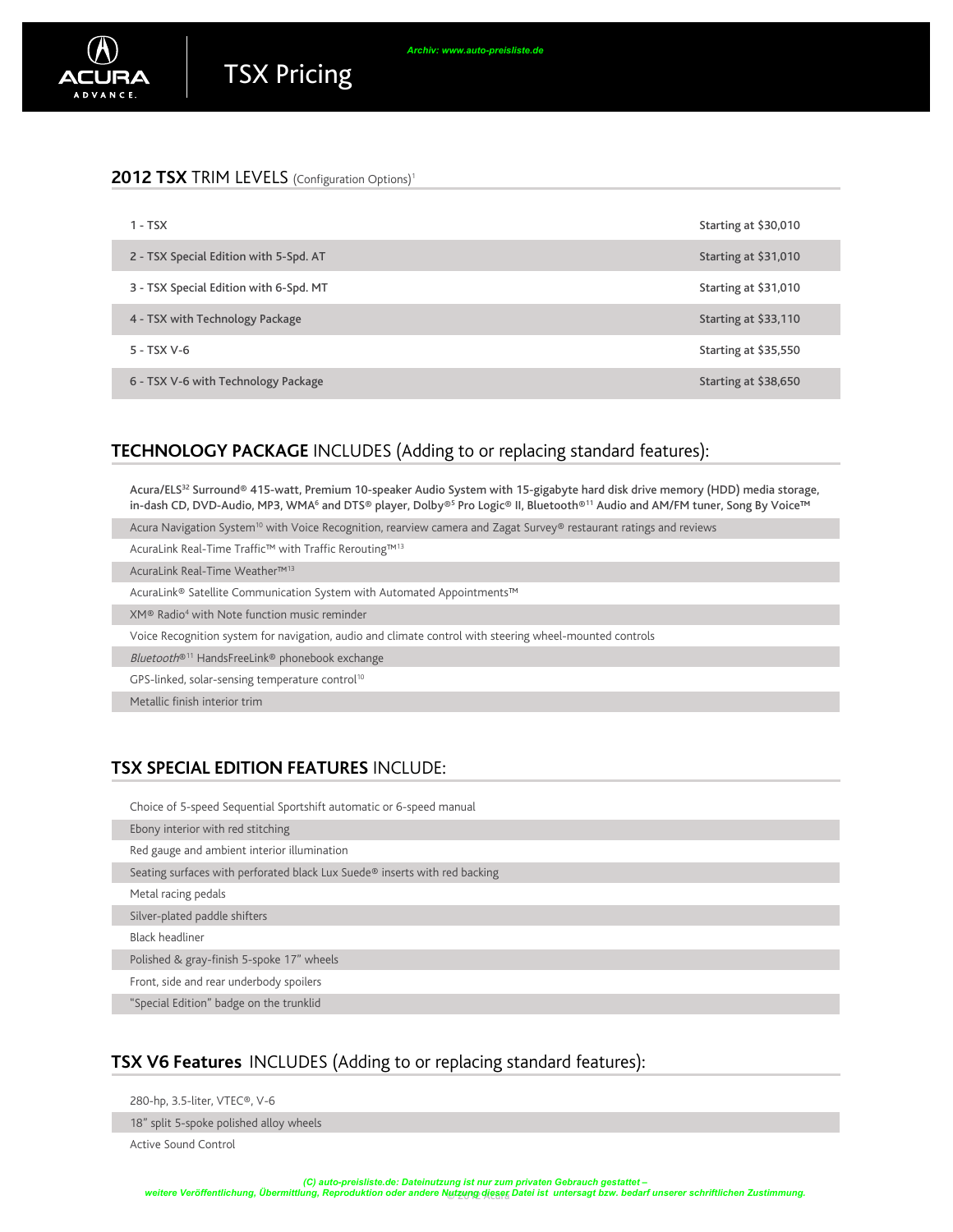

# TSX Specifications

 $\Box$  $\equiv$ Standard Optional

| <b>ENGINES</b>                                                          |                                                                                                               | <b>TSX</b>                | TSX V-6       |
|-------------------------------------------------------------------------|---------------------------------------------------------------------------------------------------------------|---------------------------|---------------|
| Engine type                                                             | Aluminum-alloy in-line 4-cylinder<br>Aluminum alloy V-6                                                       | 5                         | $\equiv$      |
| Displacement (liters)                                                   | 2.4-liters<br>3.5-liters                                                                                      | $\equiv$                  | $\equiv$      |
| Horsepower @ rpm (SAE net)                                              | 201 @ 7000<br>280 @ 6200                                                                                      | $\equiv$                  | $\equiv$      |
| Torque (lbs-ft @ rpm)                                                   | AT: 170 @ 4300<br>V-6: 254 @ 5000                                                                             | $\sqsubseteq$             | $\sqsubseteq$ |
| Valvetrain                                                              | 16-valve, DOHC i-VTEC®<br>24-valve, SOHC VTEC®                                                                | $\equiv$                  | $\equiv$      |
| Compression ratio                                                       | 11.0:1<br>11.2:1                                                                                              | $\equiv$                  | $\equiv$      |
| Redline (rpm)                                                           | 7100<br>6800                                                                                                  | $\equiv$                  | $\equiv$      |
| Fuel System                                                             | PGM-FI multi-point injection                                                                                  | $\sqsubseteq$             | $\sqsubseteq$ |
| Ignition                                                                | Electronic direct                                                                                             | $\equiv$                  | $\equiv$      |
| Throttle control                                                        | Drive-by-Wire™ throttle system                                                                                | $\equiv$                  | $\equiv$      |
| CARB emissions rating                                                   | ULEV-2                                                                                                        | $\equiv$                  | $\sqsubseteq$ |
| EPA Estimated Fuel Economy (city / highway /<br>combined) <sup>38</sup> | AT: 22/31/26<br>MT: 21 / 29 / 24*<br>V-6: 19 / 28 / 23                                                        | $\equiv$<br>$\sqsubseteq$ | $\equiv$      |
| Tune-up interval <sup>3</sup>                                           | 100k +/- miles no scheduled tune-ups                                                                          | $\equiv$                  | $\equiv$      |
| <b>Required Fuel</b>                                                    | Premium unleaded 91 octane (Required) <sup>19</sup><br>Premium unleaded 91 octane (Recommended) <sup>20</sup> | $\equiv$                  | $\equiv$      |

### **DRIVETRAIN**

| Type                   | Front-wheel drive                                                             | Ξ        |  |
|------------------------|-------------------------------------------------------------------------------|----------|--|
| Automatic transmission | 5-speed with Sequential SportShift paddle shifters and Grade<br>Logic Control | $\equiv$ |  |
| Manual transmission    | Close-ratio 6-speed with magnesium case                                       | $\Box^*$ |  |

utzung dieser C) auto-preisliste.de: Dateinutzung ist nur zum privaten Gebrauch gestattet –<br>weitere Veröffentlichung, Übermittlung, Reproduktion oder andere Nutzung dieser Datei ist untersagt bzw. bedarf unserer schriftlichen Zustimmu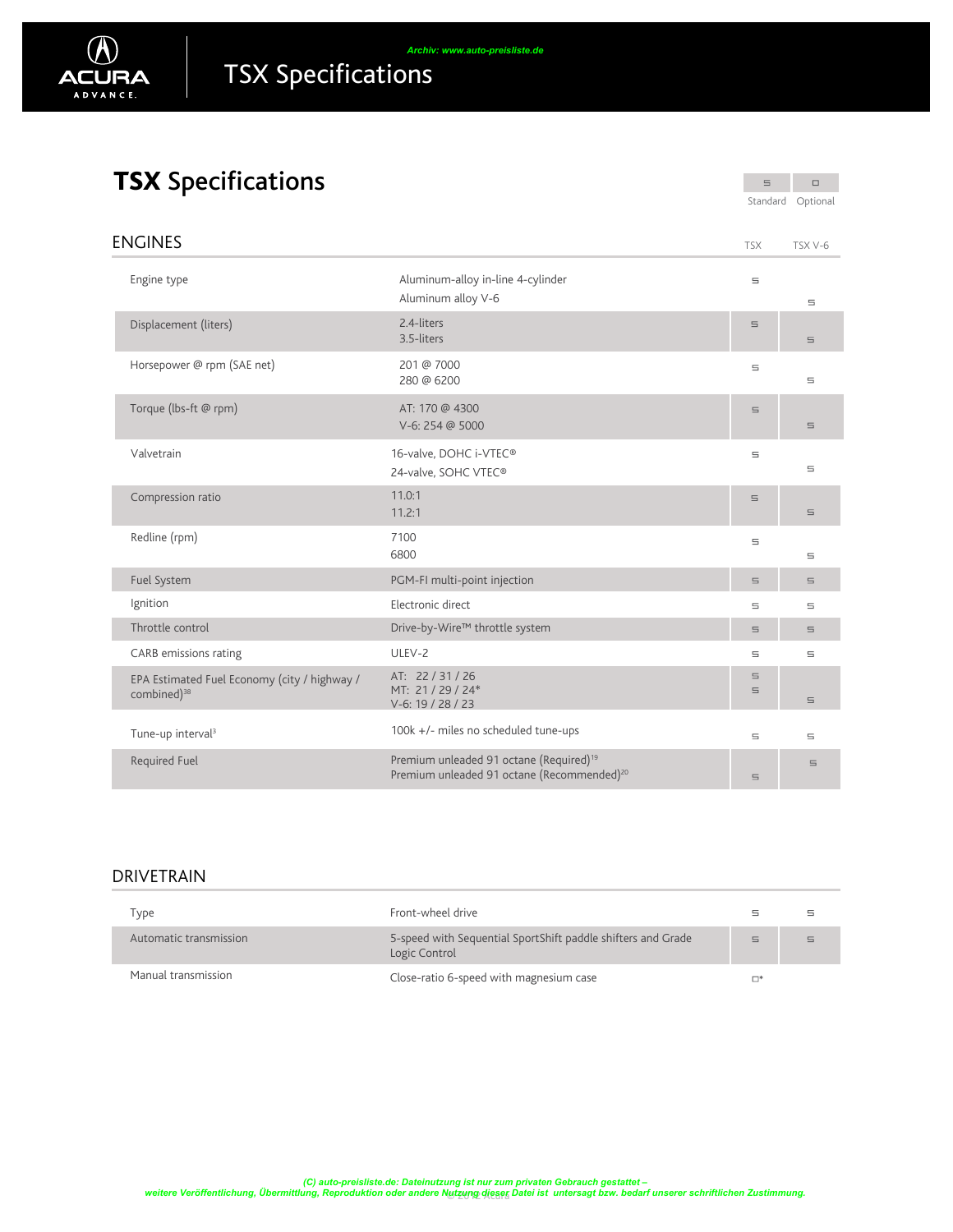

### CHASSIS

| Body Type                            | Unit body                                                                                            | 5                         | 5                                |
|--------------------------------------|------------------------------------------------------------------------------------------------------|---------------------------|----------------------------------|
| Front suspension                     | Independent double-wishbone                                                                          | $\equiv$                  | $\equiv$                         |
| Rear suspension                      | Independent, multi-link                                                                              | 5                         | Ξ                                |
| Stabilizer bar diameter, (mm)        | <b>Front 26.5</b><br>Rear 17.0                                                                       | $\equiv$<br>$\equiv$      | $\equiv$<br>$\equiv$             |
| Steering                             | Electric variable power-assisted rack-and-pinion steering (EPS)                                      | $\equiv$                  | $\equiv$                         |
| Steering ratio                       | 13.36:1<br>13.49:1                                                                                   | $\equiv$                  | $\equiv$                         |
| Steering wheel turns (lock-to-lock)  | 2.61<br>2.53                                                                                         | $\equiv$                  | $\equiv$                         |
| Turning diameter, curb to curb (ft.) | 36.7<br>38.2                                                                                         | $\equiv$                  | $\equiv$                         |
| <b>Brake discs</b>                   | Front: 11.8" ventilated<br>Rear: 11.1" solid                                                         | 5<br>5                    | 5<br>5                           |
| Brake systems                        | 4-wheel anti-lock braking system (ABS)<br>Electronic Brake Distribution (EBD)<br><b>Brake Assist</b> | 5<br>$\equiv$<br>$\equiv$ | $\equiv$<br>$\equiv$<br>$\equiv$ |
| Wheels                               | 17 x 7.5 aluminum-alloy<br>18 x 8.0 aluminum-alloy                                                   | $\equiv$                  | $\equiv$                         |
| <b>Tires</b>                         | P225/50 R17 93V High-Peformance All-Season<br>P235/45 R18 94V High-Performance All-Season            | $\equiv$                  | $\equiv$                         |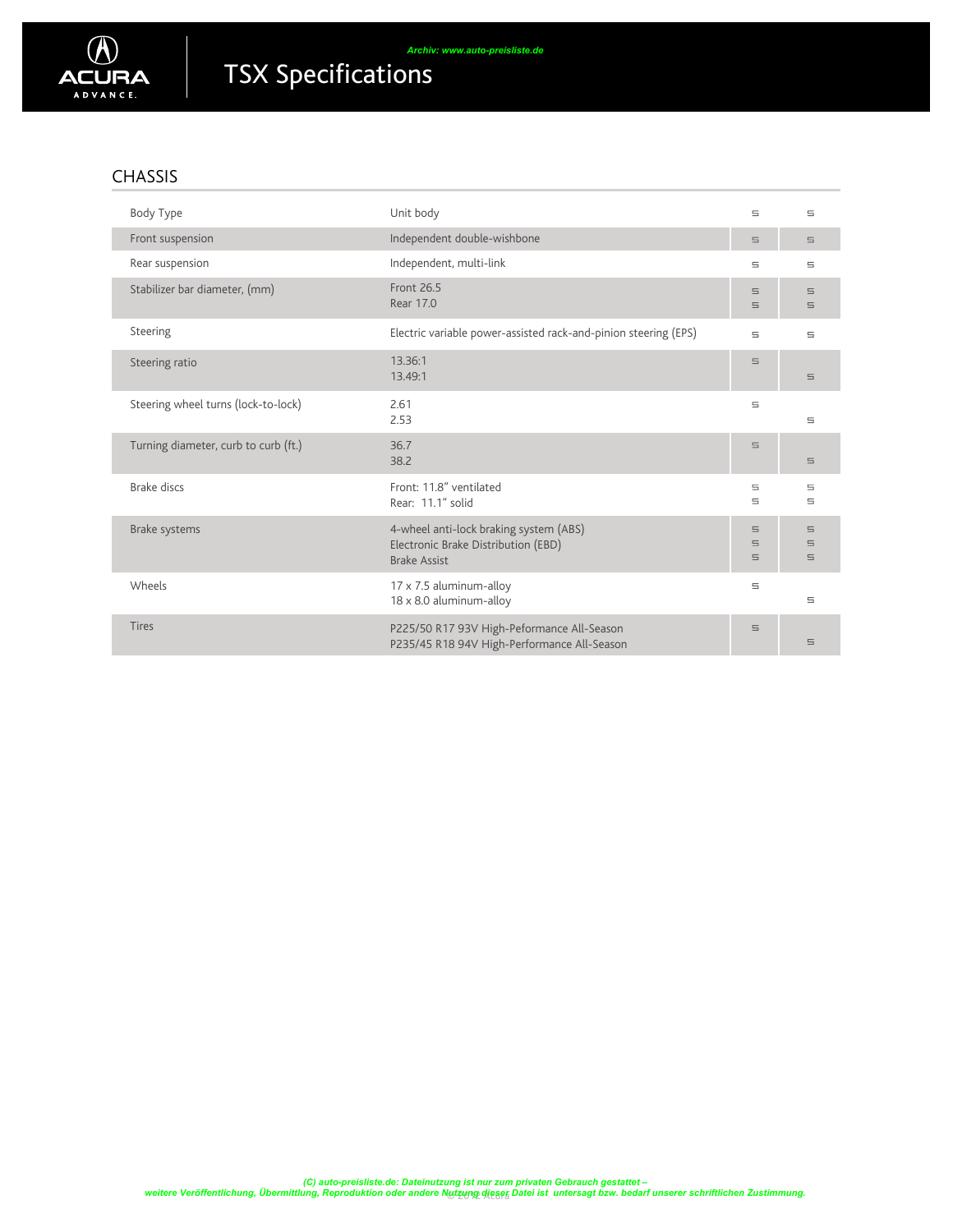

## Dimensions & Capacities

| Wheelbase, in. (mm)                           | 106.5 (2705)                                                                                                                                                                       | $\equiv$                               | $\equiv$                  |
|-----------------------------------------------|------------------------------------------------------------------------------------------------------------------------------------------------------------------------------------|----------------------------------------|---------------------------|
| Track, in. (mm)                               | Front: 62.2 (1580)<br>62.2 (1581)                                                                                                                                                  | $\equiv$                               | $\equiv$                  |
|                                               | Rear: 62.2 (1580)<br>62.3 (1582)                                                                                                                                                   | $\equiv$                               | $\equiv$                  |
| Overall length, in (mm)                       | 185.6 (4715)                                                                                                                                                                       | E.                                     | $\equiv$                  |
| Overall width, in (mm)                        | 72.4 (1840)                                                                                                                                                                        | E.                                     | $\equiv$                  |
| Height (unladen), in (mm)                     | 56.6 (1440)                                                                                                                                                                        | E.                                     | $\equiv$                  |
| Curb weight without / with Technology Package | 3479 (1578): 4-cyl. AT<br>3490 (1583): 4-cyl. AT Tech Pkg.<br>3486 (1581): Special Edition AT<br>3415 (1549): Special Edition MT<br>3659 (1660): V-6<br>3680 (1669): V-6 Tech Pkg. | E.<br>$\equiv$<br>$\equiv$<br>$\equiv$ | $\sqsubseteq$<br>$\equiv$ |
| Weight distribution (% front/rear)            | 60 / 40<br>62/38                                                                                                                                                                   | 5                                      | $\equiv$                  |
| Ground clearance (unladen), in. (mm)          | 5.9(150)                                                                                                                                                                           | $\equiv$                               | $\equiv$                  |
| Fuel tank capacity, U.S. gal. (liters)        | 18.5 (70)                                                                                                                                                                          | E.                                     | $\equiv$                  |
| Maximum seating capacity                      | 5                                                                                                                                                                                  | $\equiv$                               | $\equiv$                  |
| EPA Passenger Volume, cu ft                   | 94.5                                                                                                                                                                               | 5                                      | $\equiv$                  |
| Cargo volume, cu ft                           | 14.0                                                                                                                                                                               | $\equiv$                               | $\equiv$                  |
| Headroom, in. (mm)                            | Front: 37.6 (955)<br>Rear: 37.0 (941)                                                                                                                                              | 5<br>$\equiv$                          | $\equiv$<br>$\equiv$      |
| Legroom, in. (mm)                             | Front: 42.4 (1078)<br>Rear: 34.3 (872)                                                                                                                                             | $\equiv$<br>$\equiv$                   | $\equiv$<br>$\equiv$      |
| Shoulder room, in. (mm)                       | Front: 57.8 (1468)<br>Rear: 56.1 (1426)                                                                                                                                            | 5<br>$\equiv$                          | $\equiv$<br>$\sqsubseteq$ |
| Hiproom, in. (mm)                             | Front: 55.6 (1411)<br>Rear: 54.2 (1377)                                                                                                                                            | 5<br>5                                 | $\equiv$<br>$\equiv$      |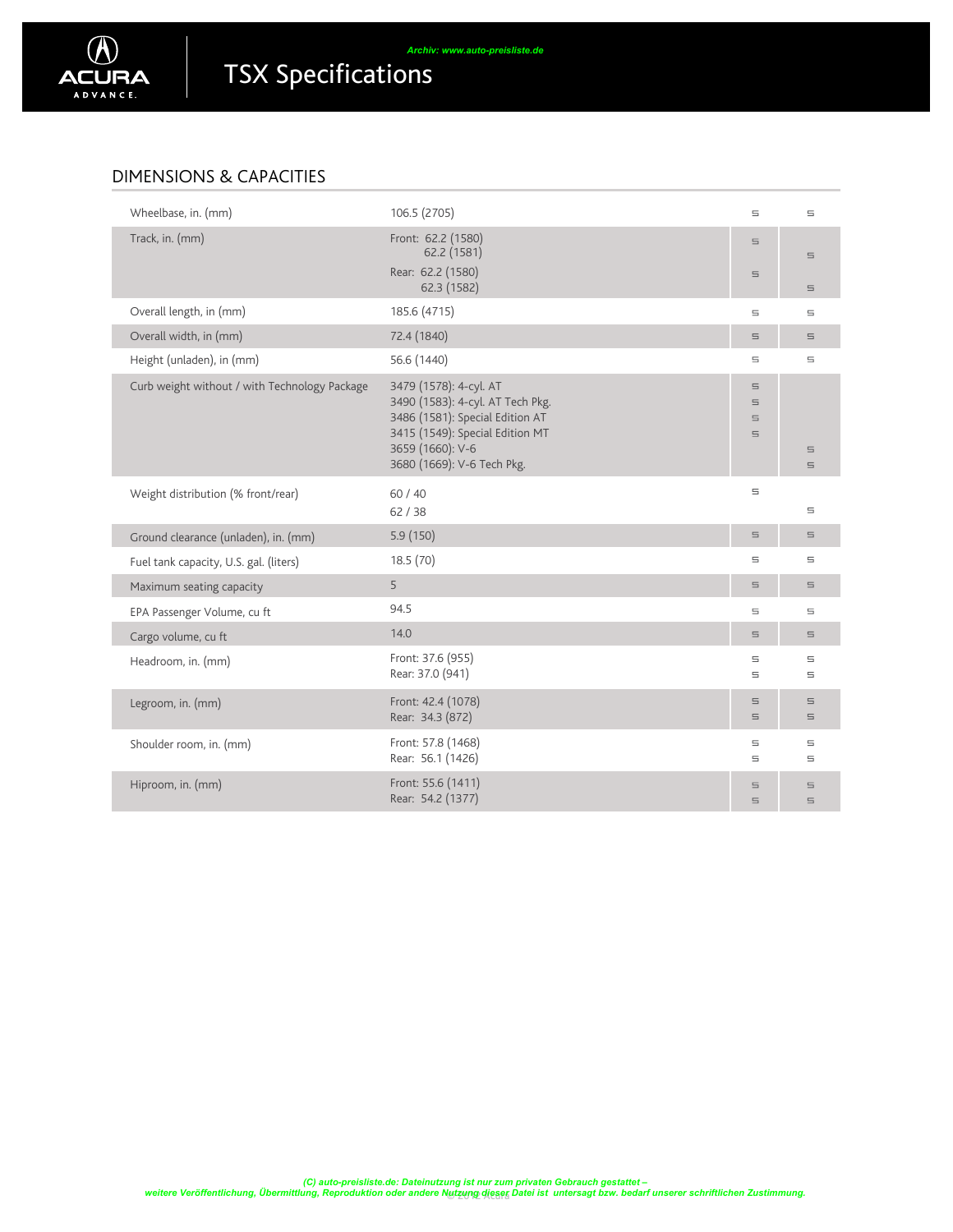

## TSX Features

## SEATING & TRIM

| Sport seats with perforated leather-trimmed interior                       | $\equiv$       | $\equiv$ |
|----------------------------------------------------------------------------|----------------|----------|
| Seating surfaces with perforated black Lux Suede® inserts with red backing | $\Xi^*$        |          |
| Driver's 8-way power seat with adjustable lumbar support                   | $\equiv$       | $\equiv$ |
| Front passenger's 4-way power seat                                         | $\equiv$       | $\equiv$ |
| Heated front seats                                                         | $\equiv$       | 5        |
| Ebony interior with red stitching                                          | $\Xi^*$        |          |
| Red gauge and ambient interior illumination                                | $\equiv^*$     |          |
| Metal racing pedals                                                        | $\mathbf{S}^*$ |          |
| Silver-plated paddle shifters                                              | $\Xi^*$        |          |
| Leather-wrapped steering wheel                                             | $\equiv$       | $\equiv$ |
| Front center console with adjustable armrest                               | 5              | $\equiv$ |
| 60/40 split folding rear seat                                              | $\equiv$       | $\equiv$ |
| Rear-seat center armrest                                                   | $\equiv$       | $\equiv$ |
| <b>Black headliner</b>                                                     | $\Xi^*$        |          |

*Archiv: www.auto-preisliste.de*

## INTERIOR FEATURES

| Acura 360-watt Premium Audio System with AM/FM tuner, in-dash CD, MP3, WMA player and 7-speakers,<br>including 8-inch subwoofer | $\overline{\phantom{0}}$ | $\equiv$ |
|---------------------------------------------------------------------------------------------------------------------------------|--------------------------|----------|
| XM® Radio                                                                                                                       | $\equiv$                 | $\equiv$ |
| $USB7$ Audio Interface with iPod® <sup>8</sup> integration                                                                      | 5                        | 5        |
| <i>Bluetooth<sup>® 11</sup></i> HandsFreeLink <sup>®</sup> MP3/auxiliary input jack                                             | $\equiv$                 | $\equiv$ |
| Radio Data System (RDS)                                                                                                         | 5                        | 5        |
| Speed-sensitive volume control (SVC)                                                                                            | $\equiv$                 | $\equiv$ |
| Bluetooth <sup>®</sup> HandsFreeLink <sup>®</sup> wireless telephone interface                                                  | 5                        | 5        |
| Dual-zone automatic climate control system with air filtration                                                                  | 5                        | $\equiv$ |
| Steering wheel-mounted controls for cruise control, audio, phone, and Multi-Information Display                                 | 5                        | 5        |
| LED backlit gauges with progressive illumination                                                                                | $\equiv$                 | $\equiv$ |
| Multi-Information Display (MID)                                                                                                 | 5                        | 5        |
| Maintenance Minder <sup>™</sup> system                                                                                          | $\equiv$                 | $\equiv$ |
| Trip computer                                                                                                                   | 5                        | 5        |
| Exterior temperature indicator                                                                                                  | $\equiv$                 | $\equiv$ |
| Active Sound Control                                                                                                            |                          | $\equiv$ |

utzung dieser C) auto-preisliste.de: Dateinutzung ist nur zum privaten Gebrauch gestattet –<br>weitere Veröffentlichung, Übermittlung, Reproduktion oder andere Nutzung dieser Datei ist untersagt bzw. bedarf unserer schriftlichen Zustimmu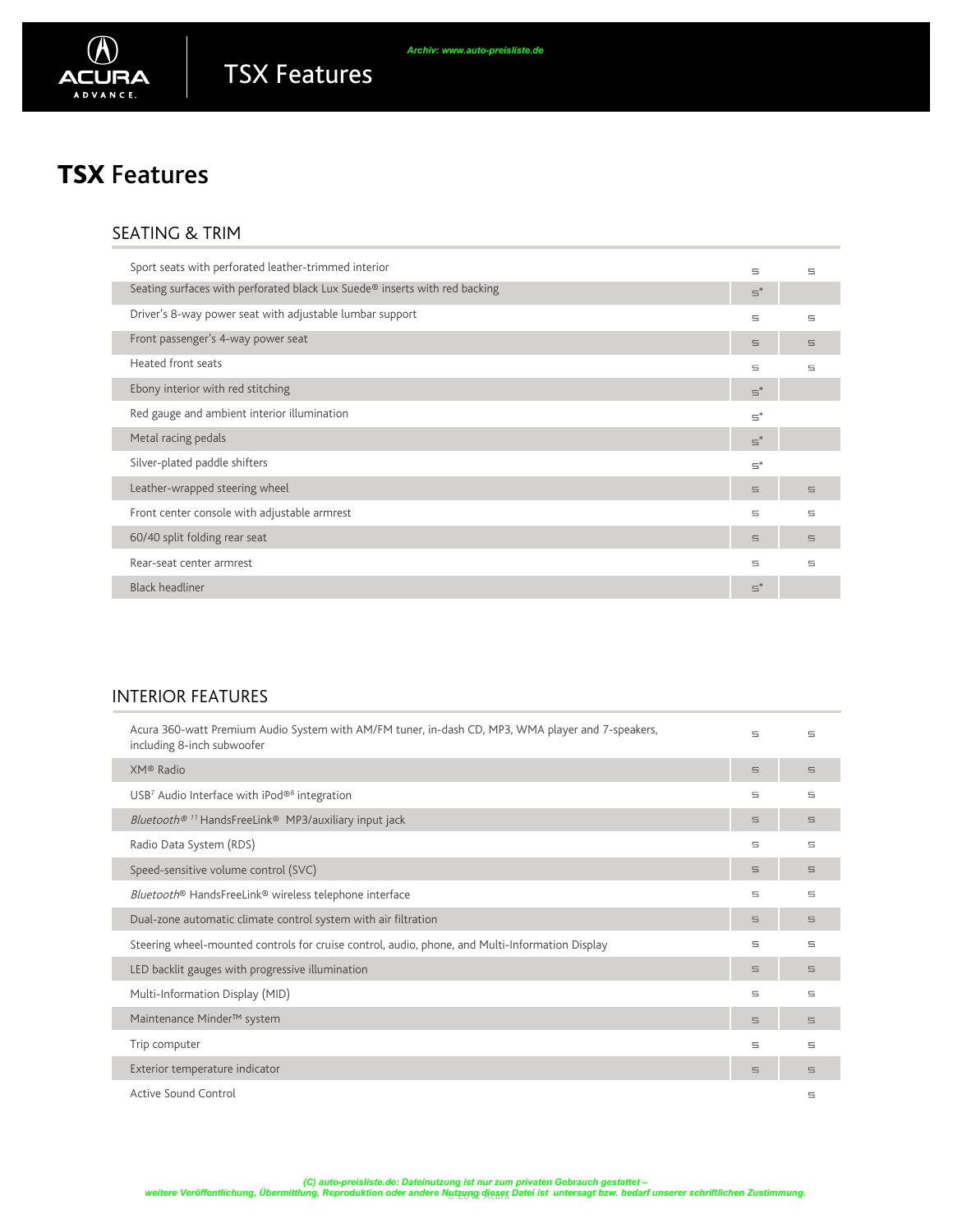

| Compass                                                                                                  | $\equiv$ | $\equiv$ |
|----------------------------------------------------------------------------------------------------------|----------|----------|
| Illuminated ignition, power window and door lock switches, steering wheel controls and overhead controls | $\equiv$ | $\equiv$ |
| Remote entry system with folding key and Acura personalized settings for driver's seat                   | 5        | $\equiv$ |
| Power windows with driver's and front passenger's auto-up/down, auto-reverse and key-off operation       | $\equiv$ | $\equiv$ |
| Remote- and driver's door lock-operated windows-open function                                            | 5        | $\equiv$ |
| HomeLink <sup>®</sup> programmable transmitter                                                           | $\equiv$ | $\equiv$ |
| Cruise control                                                                                           | 5        | $\equiv$ |
| Tilt and telescopic steering column                                                                      | $\equiv$ | $\equiv$ |
| Ambient cabin lighting                                                                                   | 5        | 5        |
| Beverage holders (front and rear)                                                                        | $\equiv$ | $\equiv$ |
| Front and rear-door storage compartments                                                                 | 5        | 5        |
| Center console utility compartments                                                                      | $\equiv$ | $\equiv$ |
| Seatback pockets                                                                                         | 5        | 5        |
| Carpeted floor mats                                                                                      | $\equiv$ | $\equiv$ |
| Driver's and front passenger's illuminated vanity mirrors                                                | 5        | 5        |
| 12-volt power outlets in front and center console                                                        | $\equiv$ | $\equiv$ |
| Auto-on/off headlights                                                                                   | 5        | $\equiv$ |
| Mirror-integrated directional signals                                                                    | $\equiv$ | $\equiv$ |
| Theft-deterrent system with electronic immobilizer                                                       | 5        | $\equiv$ |
| Rear-window defroster with timer                                                                         | 5        | 5        |
| Automatic dimming rearview mirror                                                                        | Ξ        | 5        |

## EXTERIOR FEATURES

| Power moonroof with tilt, auto-open/close, auto-reverse and key-off operation                      | 5          | 5        |
|----------------------------------------------------------------------------------------------------|------------|----------|
| Xenon High-Intensity Discharge (HID) headlights                                                    | $\equiv$   | $\equiv$ |
| Fog lights                                                                                         | 5          | 5        |
| Heated outside mirrors with passenger reverse gear tiltdown and integrated LED directional signals | $\equiv$   | $\equiv$ |
| Chrome door handle trim                                                                            | 5          | 5        |
| Speed-sensing, variable intermittent windshield wipers                                             | 5          | $\equiv$ |
| Integrated dual-outlet exhaust                                                                     | $\equiv$   | 5        |
| Polished & grey-finish 17" wheels                                                                  | $\Xi^*$    |          |
| Front, side and rear underbody spoilers                                                            | $\equiv^*$ |          |

\* TSX Special Edition only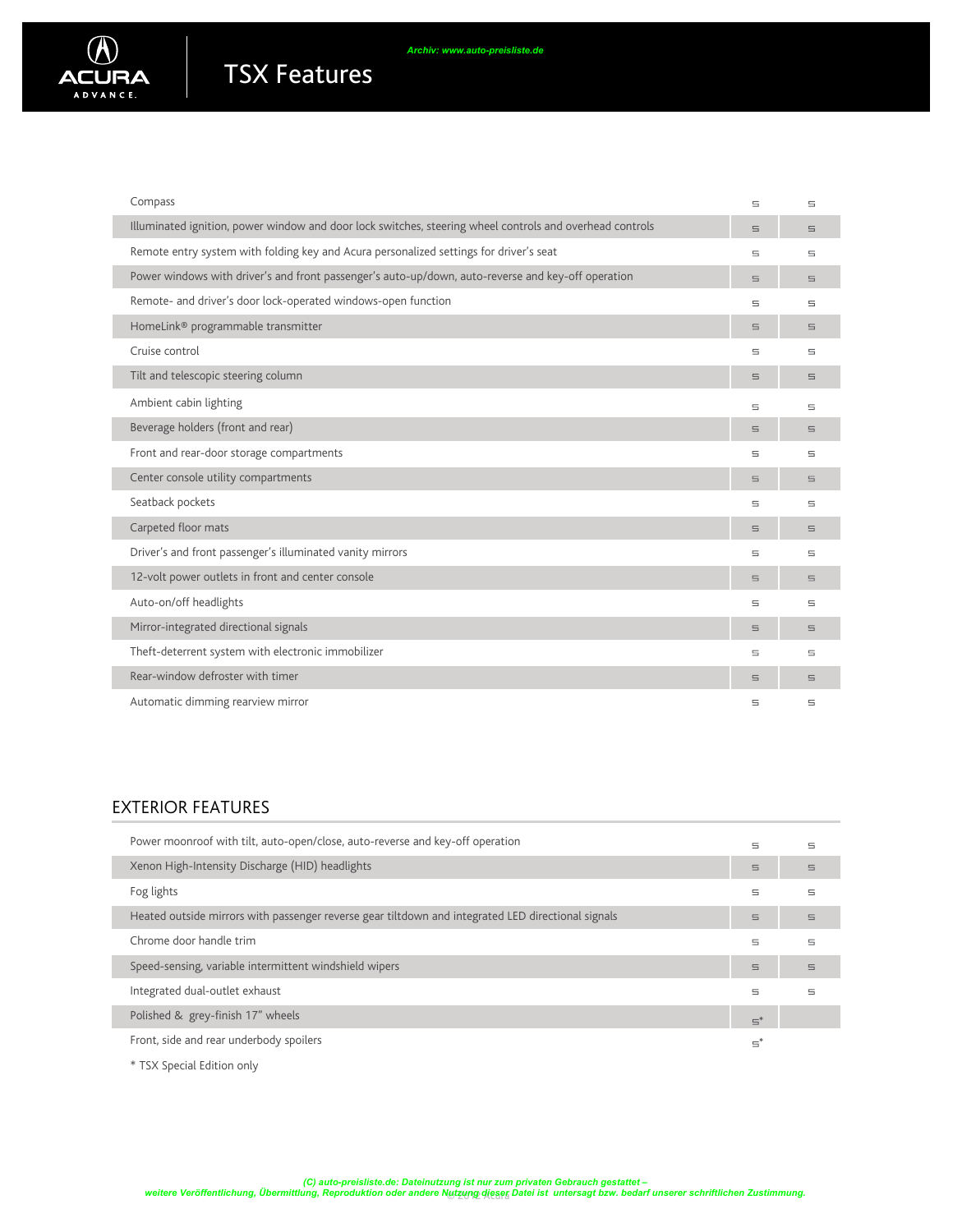

### SAFETY FEATURES

| Advanced Compatibility Engineering™ (ACE™) body structure                            | 5        | $\equiv$ |
|--------------------------------------------------------------------------------------|----------|----------|
| Impact-absorbing front and rear crumple zones                                        | 5        | 5        |
| Side-impact door beams                                                               | 5        | $\equiv$ |
| Vehicle Stability Assist™ (VSA®) <sup>12</sup> with traction control                 | 5        | 5        |
| 4-wheel anti-lock braking system (ABS)                                               | 5        | $\equiv$ |
| Electronic Brake Distribution (EBD)                                                  | 5        | $\equiv$ |
| <b>Brake Assist</b>                                                                  | 5        | $\equiv$ |
| Dual-stage, multiple-threshold front airbags (SRS)                                   | 5        | $\equiv$ |
| Front side airbags with passenger-side Occupant Position Detection System (OPDS)     | 5        | $\equiv$ |
| Side curtain airbags                                                                 | 5        | 5        |
| Active front head restraints                                                         | 5        | $\equiv$ |
| 3-point seat belts for all seating positions                                         | 5        | $\equiv$ |
| Height-adjustable front seat belts with automatic tensioning and load limiter system | 5        | $\equiv$ |
| LATCH (Lower Anchors and Tethers for Children) child-seat mounting system            | $\equiv$ | $\equiv$ |
| Daytime Running Lights (DRL)                                                         | 5        | $\equiv$ |
| Tire Pressure Monitoring System (TPMS) with location and pressure indicators         | 5        | 5        |

### WARRANTIES

| Vehicle <sup>16</sup>                                   | 4-year / 50,000-mile limited warranty    | $\equiv$ | 5        |
|---------------------------------------------------------|------------------------------------------|----------|----------|
| Power train <sup>16</sup>                               | 6-year / 70,000-mile limited warranty    | 5        | $\equiv$ |
| Outer-body rust-through                                 | 5-year / unlimited-mile limited warranty | ⋸        | 5        |
| Acura Genuine Accessories <sup>17</sup>                 | 4-year / 50,000-mile limited warranty    | $\equiv$ | $\equiv$ |
| Acura Total Luxury Care® (TLC) with Roadside Assistance | 4-year / 50,000-mile                     | 5        | ⊟        |
| Seat belts                                              | 15-year, 150,000-mile limited warranty   | $\equiv$ | $\equiv$ |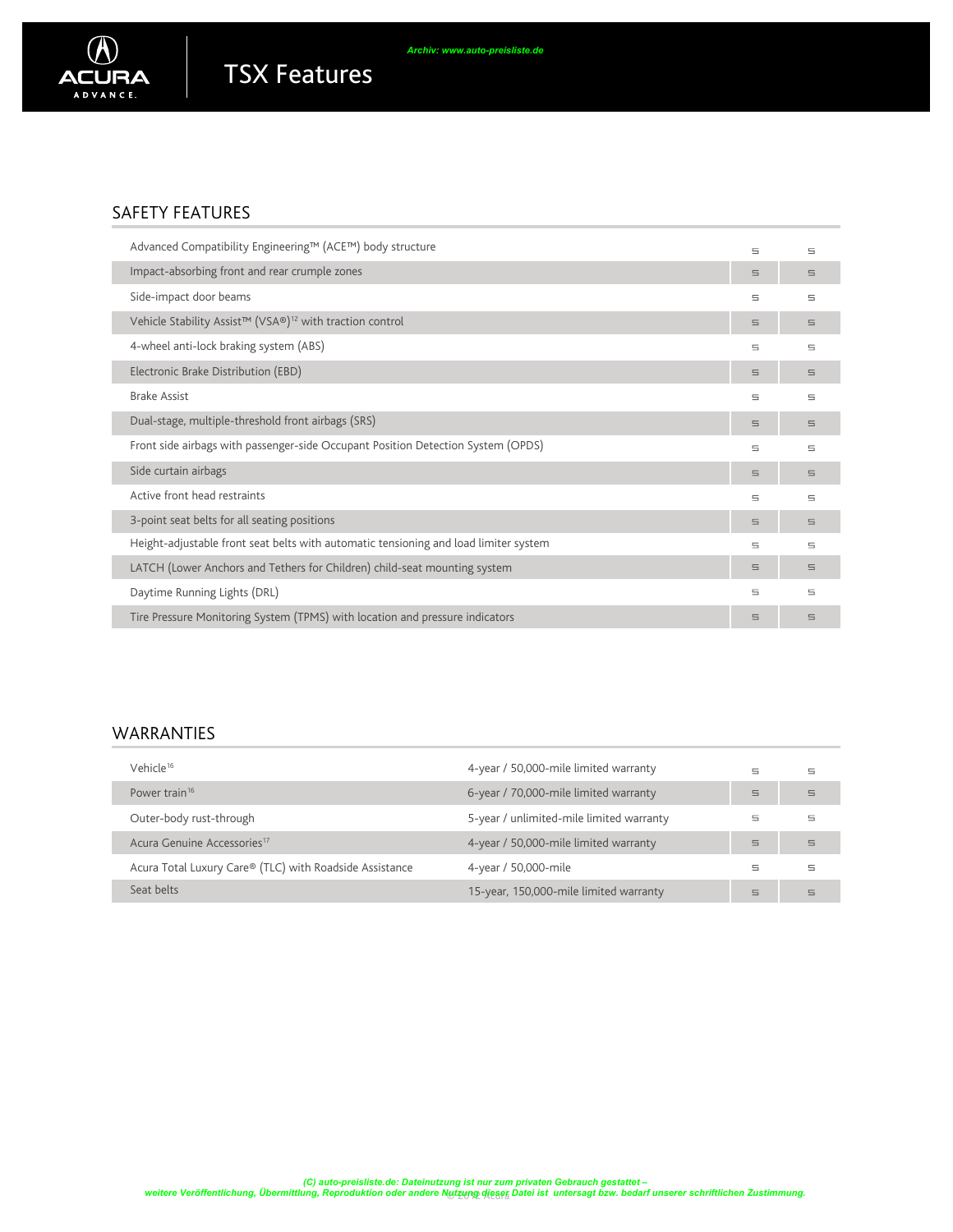

- Prices shown are Acura suggested retail prices only and do not include taxes, license or a \$895 destination and handling charge. Acura vehicle accessory costs, labor and installation vary. Dealers set their own prices. Please consult your selected dealer. 1
- 2 Based on 2011 EPA mileage estimates. Use for comparison purposes only. Do not compare to models before 2008. Your actual mileage will vary, depending on how you drive and maintain your vehicle.
- 3 Does not apply to fluid and filter changes or periodic inspections. Please refer to the maintenance section of your owner's manual to determine all appropriate maintenance intervals.
- XM services require a subscription after 90-day trial period. Subscriptions governed by XM Customer Agreement available at xmradio.com. If you decide to continue your XM service at the end of your complimentary trial, the plan you choose will automatically renew and bill at then-current rates unless you call 1-800-967-2346 to cancel. Fees and programming subject to change. Available only to those at least 18 years of age in the 48 contiguous United States and D.C. 4
- 5 Dolby and the double-D symbol are registered trademarks of Dolby Laboratories.
- 6 Windows Media® Audio is a trademark or registered trademark of Microsoft® Corporation in the United States and/or other countries.

Legal Information

- The USB Audio Interface is used for direct connection to and control of some current digital audio players and other USB devices that contain MP3, WMA or AAC music files. Some USB devices with security software and digital rights-protected files may not work. Please see your local Acura dealer for details on compatibility. 7
- Currently includes fifth generation or later Apple iPod, and all generations of iPod Nano, iPod Classic, iPod Touch, or iPhone®. iPod® and iPhone® are registered trademarks of Apple Computer, Inc., registered in the U.S. and other countries. 8
- 9 Acura Navigation System and related features available in the 48 contiguous United States, Hawaii and Puerto Rico. See your local Acura dealer for information regarding navigation system area coverage.
- 10 Acura Navigation System and related features available only in the United States, Puerto Rico and parts of Canada. See your local Acura dealer for information regarding navigation system area coverage.
- 11 The Bluetooth® word mark and logos are owned by the Bluetooth SIG, Inc., and any use of such marks is under license.
- 12 VSA is not a substitute for safe driving. It cannot correct the vehicle's course in every situation or compensate for reckless driving. Control of the vehicle always remains with the driver.
- AcuraLink Real-Time Traffic and Weather™ are operable only in select markets within the 48 contiguous United States. AcuraLink Real-Time Traffic™ is also operable in Vancouver, Toronto and Montreal. AcuraLink Real-Time Traffic and Weather™ are available by separate XM NavTraffic® and XM NavWeather™ subscriptions after a complimentary 90-day trial period. AcuraLink® Satellite Communication System does not require a subscription. 13
- Not all Acura dealers participate in these programs. Programs limited to the 48 contiguous United States, Alaska and Hawaii. See your local Acura dealer for program details and offers. This is not an offer of direct financing or of any particular lease or purchase transaction. 14
- Government star ratings are part of the National Highway Traffic Safety Administration's (NHTSA's) New Car Assessment Program (www.safercar.gov). Model tested with standard side-impact airbags (SABs). NHTSA revised its test evaluation procedures for 2011, making 5-star ratings more difficult to achieve. Do not not compare 2011 and later models to those from 2010 earlier, and vice-versa. 15
- 16 Ordinary maintenance items or adjustments, parts subject to normal wear and replacement, and certain other items are excluded.
- 17 When installed at the time of new-vehicle delivery.
- 18 See your local dealer for details about Total Luxury Care® (TLC), Roadside Assistance, and Concierge Service.
- 19 Using gasoline with an octane lower than 91 octane may cause damage to the engine. Please consult the owner's manual for details.
- 20 Customers who choose to use Regular gasoline should expect reductions in power, performance and fuel economy.
- 21 These estimates are based on figures you have provided and are for illustrative purposes only. They are not an offer of, or quarantee of, a particular Annual Percentage Rate or payment.
- Terms are not available in all areas. Rates and requirements will vary based on geographic location and credit worthiness. Estimated payments exclude applicable taxes, title, registration, license, and documentary fees. Not all Acura dealers participate in these programs. Programs limited to 48 U.S. contiguous states, Alaska and Hawaii. See your local Acura dealer for program details and offers. This is not an offer of direct financing or of any particular lease or purchase transaction. Trade-in values obtained from Kelley Blue Book are estimates and the actual value of your vehicle may vary. The actual value of your trade-in may be higher or lower depending upon the condition of your vehicle, equipment and local market conditions. 22
- Prices shown are Acura suggested retail prices only and do not include tax, title, license or registration fees. Acura vehicle accessory costs, labor and installation vary. Dealers set their own prices. Please consult your selected dealer.  $23$
- Trade-in values obtained from Kelley Blue Book are estimates and the actual value of your vehicle may vary. The actual value of your trade-in may be higher or lower depending upon the condition of your vehicle, equipment and local market conditions. 24
- Contact your local Acura Certified Pre-Owned dealer for vehicle availability. All vehicles subject to prior sale. Dealers set their own prices. All prices and specifications are subject to change without notice. Prices may not include additional fees such as government fees and taxes, title and registration fees, finance charges, dealer document preparation fees, processing fees, and emission testing and compliance charges. All detailed vehicle information is provided by individual Acura dealers. Acura Division of American Honda Motor Co., is neither responsible nor guarantees the accuracy of any information provided by individual Acura dealers. 25
- 26 Prices on this site are estimates only and do not include installation. Actual accessory prices are set by your Acura dealer.
- 27 Based on 2013 EPA mileage estimates. Use for comparison purposes only. Your actual mileage will vary, depending on how you drive and maintain your vehicle.
- Acura Navigation System and related features are available in the 48 contiguous United States, Hawaii and Puerto Rico. Some models also include Alaska and Canada. See your local Acura dealer for information regarding navigation system area coverage. 28
- 29 Airbag(s) inflated for display purposes.
- 30 Not all exterior and interior color combinations available on all trim levels. Go to Build and Price section for details.
- Preliminary EPA mileage estimates determined by Acura. Final EPA mileage estimates not available at the time of printing. Use for comparison purposes only. Your actual mileage will vary depending on how you drive and maintain your vehicle. 31
- 32 ELS Surround® is a registered trademark of Panasonic Corporation of North America. All rights reserved.
- Prices shown do not include taxes, license or a \$895 d<mark>eeynation and basel and the all mate. Alter has a consult your selected</mark> product and the set their own prices. Please consult your selected dealer. Vehicle**∧shwren©ydifentwchactyal0beichnwlbegol⊄eproduktion oder andere Nutzung dieser Datei ist untersagt bzw. bedarf unserer schriftlichen Zustimmung.** 33